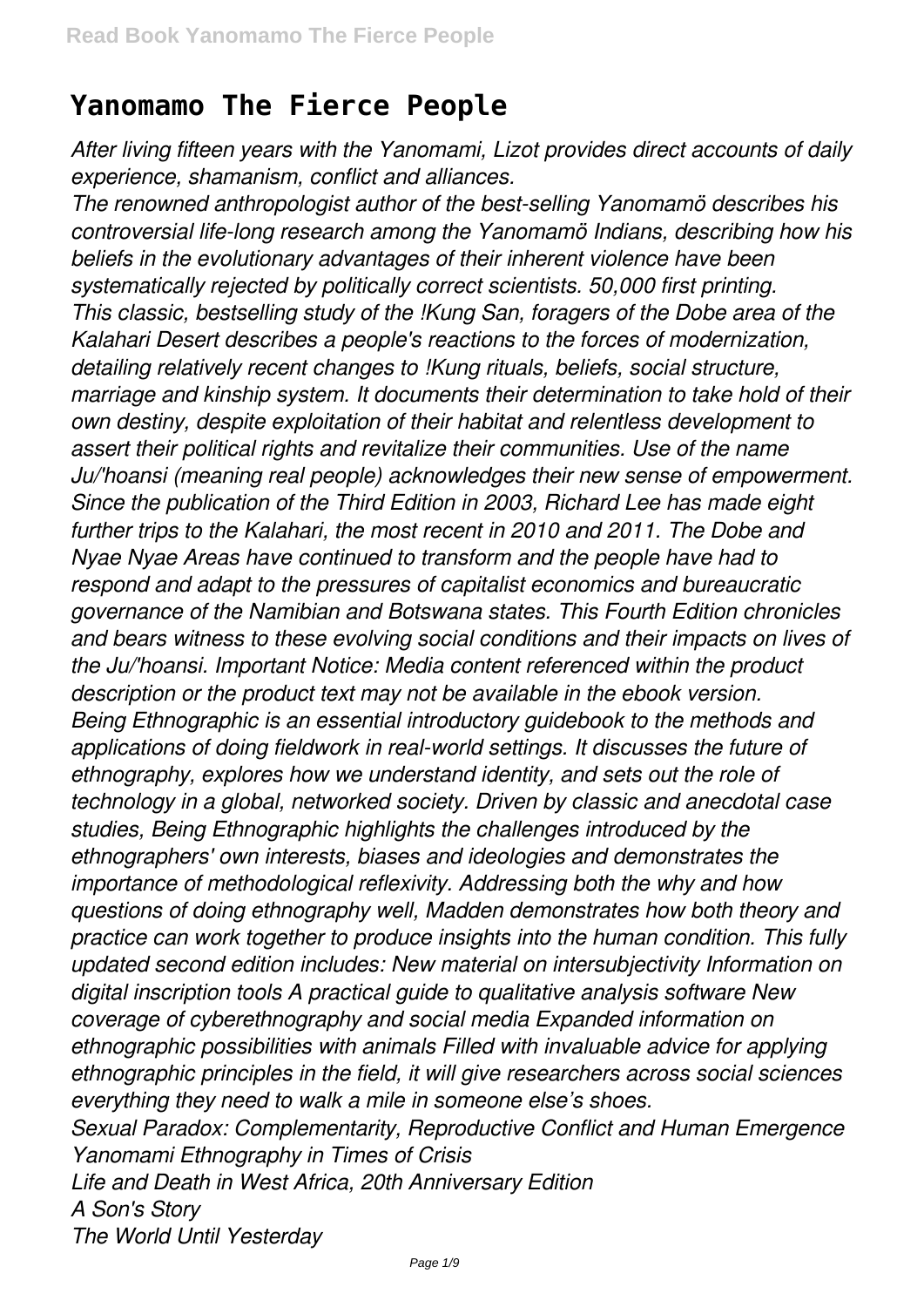*My Life Among Two Dangerous Tribes -- the Yanomamo and the Anthropologists* Anthropologist Kenneth Good went to the rain forests of the Amazon to study the Yanomami. He found more than one of the few remaining peoples untouched by modern civilization. During more than a decade of observation, Good found himself accepted, indeed virtually adopted, by the tribe and eventually fell in love with a young Yanomami woman. In the process, he made exciting new discoveries about the tribal people and about himself. Into the Heart is the fascinating story of his journey of discovery.

Here, Jay Ruby—a founder of visual anthropology—distills his thirty-year exploration of the relationship of film and anthropology. Spurred by a conviction that the ideal of an anthropological cinema has not even remotely begun to be realized, Ruby argues that ethnographic filmmakers should generate a set of critical standards analogous to those for written ethnographies. Cinematic artistry and the desire to entertain, he argues, can eclipse the original intention, which is to provide an anthropological representation of the subjects. The book begins with analyses of key filmmakers (Robert Flaherty, Robert Garner, and Tim Asch) who have striven to generate profound statements about human behavior on film. Ruby then discusses the idea of research film, Eric Michaels and indigenous media, the ethics of representation, the nature of ethnography, anthropological knowledge, and film and lays the groundwork for a critical approach to the field that borrows selectively from film, communication, media, and cultural studies. Witty and original, yet intensely theoretical, this collection is a major contribution to the field of visual anthropology.

"Ya?nomamö culture, in its major focus, reverses the meanings of "good" and "desirable" as phrased in the ideal postulates of the Judaic-Christian tradition. A high capactiy of rage, a quick flash point, and a willingness to use violence to obtain one's ends are considered desirable traits. Much of the behavior of the Ya?nomamö can be described as brutal, cruel, treacherous, in the value-ladened terms of our own vocabulary. The Ya?nomamö themselves, however, as Napolean Chagnon came to intimately know them in the year and a half he lived with them, do not all appear to be mean and treacherous. As individuals, they seem to be people playing their own cultural game, with internal feelings that at times may be quite divergent from the demands placed upon them by their culture. This case study furnishes valuable data for phrasing questions about the relationship between the individual and his culture."-- Foreword.

YANOMAMO INTERACTIVE: THE AX FIGHT sets a new standard in the teaching of cultural anthropology, using the power of multimedia to enhance and extend the experience of viewing Chagnon and Asch's classic ethnographic film.

The Legacy of Lewis Henry Morgan

Return to Laughter

Noble Savages

Being Ethnographic

Cultural Anthropology

Singing to the Plants

This work seeks to understand this form of shamanism, its relationship to other shamanisms, and its survival in the new global economy, through anthropology, ethnobotany, cognitive psychology, legal history, and personal memoir. "An exhaustively researched and detailed study, unique among its kind and an absolute 'must-have' for college library collections strong in anthropology and information on indigenous religions."--Midwest Book Review George Orwell was asked to write a biography of George Gissing, having hailed him as 'perhaps the best novelist England has produced.' He had to refuse, and instead of a book like this one,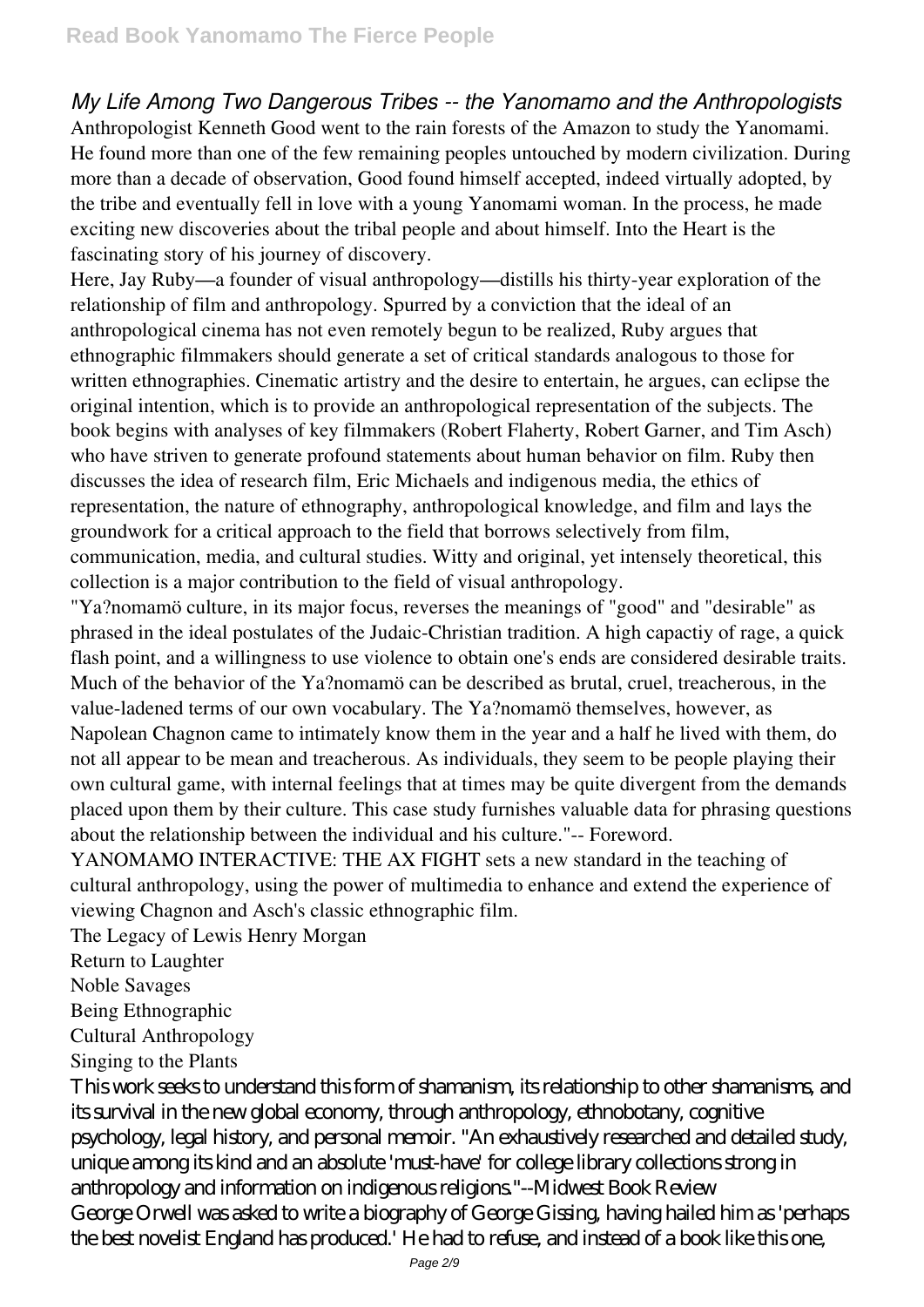Orwell wrote a novel, 1984. His closeness to Gissing can help draw the map of English literature from 1880 to 1950. Orwell was born in the year that Gissing died, 1903. Both of them lived 46 years and died of lung disease. It is likely that Orwell borrowed the first name of his pseudonym from Gissing. Orwell, though, chose to live among the poor to begin a lifelong commitment to leftist politics. Gissing became poor by bad luck and bad judgement; he came to believe that political solutions were unlikely to abolish human misery, and declared that the great subject of his novels was the situation of educated people with 'not enough money.' Paul Delany's has read Gissing's 22 novels, and his other works, with a fine biographer's eye. Gissing was a neurotic writer, and everything in his later life was determined by the twin disasters of his imprisonment and his marriage to Nell Harrison. Prison he concealed altogether. It could be argued that Victorian society rested on hypocrisy, requiring everyone to lie about their desires. But the major figures in Gissing's novels are almost always bad liars. In his own case a mistake in youth created daily misery that he could never shake off. Yet Gissing the novelist gives us better than anyone the flavour of London in the 1880s and 1890s: a compound of wet streets, fog, coal-smoke, narrow horizons, and an imagination equal to it all. In Paul Delany he has found the perfect biographer.

Traces the author's investigation into the mystery of his father's sudden death, describing his father's achievements as a reporter, inconsistencies in his father's medical records, and the honor code of secrecy that challenged his research.

This extraordinary handbook was inspired by the distinctive concerns of anthropologists and others who film people in the field. The authors cover the practical, technical, and theoretical aspects of filming, from fundraising to exhibition, in lucid and complete detail—information never before assembled in one place. The first section discusses filmmaking styles and the assumptions that frequently hide unacknowledged behind them, as well as the practical and ethical issues involved in moving from fieldwork to filmmaking. The second section concisely and clearly explains the technical aspects, including how to select and use equipment, how to shoot film and video, and the reasons for choosing one or the other, and how to record sound. Finally, the third section outlines the entire process of filmmaking: preproduction, production, postproduction, and distribution. Filled with useful illustrations and covering documentary and ethnographic filmmaking of all kinds, Cross-Cultural Filmmaking will be as essential to the anthropologist or independent documentarian on location as to the student in the classroom. The Last Days of Eden

Kinship and the Social Order

A Guide to the Theory and Practice of Ethnography

An Anthropology of Anthropology

A Yanomamö Shaman's Story

## Yanomamo: the Last Days of Eden

Yanomami raises questions central to the field of anthropology - questions concerning the practice of fieldwork, the production of knowledge, and anthropology's intellectual and ethical vision of itself. Using the Yanomami controversy - one of anthropology's most famous and explosive imbroglios - as its starting point, this books considers how fieldwork is done, how professional credibility and integrity are maintained, and how the discipline might change to address central theoretical and methodological problems. Both the most up-to-date and thorough public discussion of the Yanomami controve.

Book about the social life and customs of the Trobriand Islanders of Papua New Guinea This classic of anthropological literature is a dramatic, revealing account of an anthropologist's first year in the field with a remote African tribe. Simply as a work of ethnographic interest,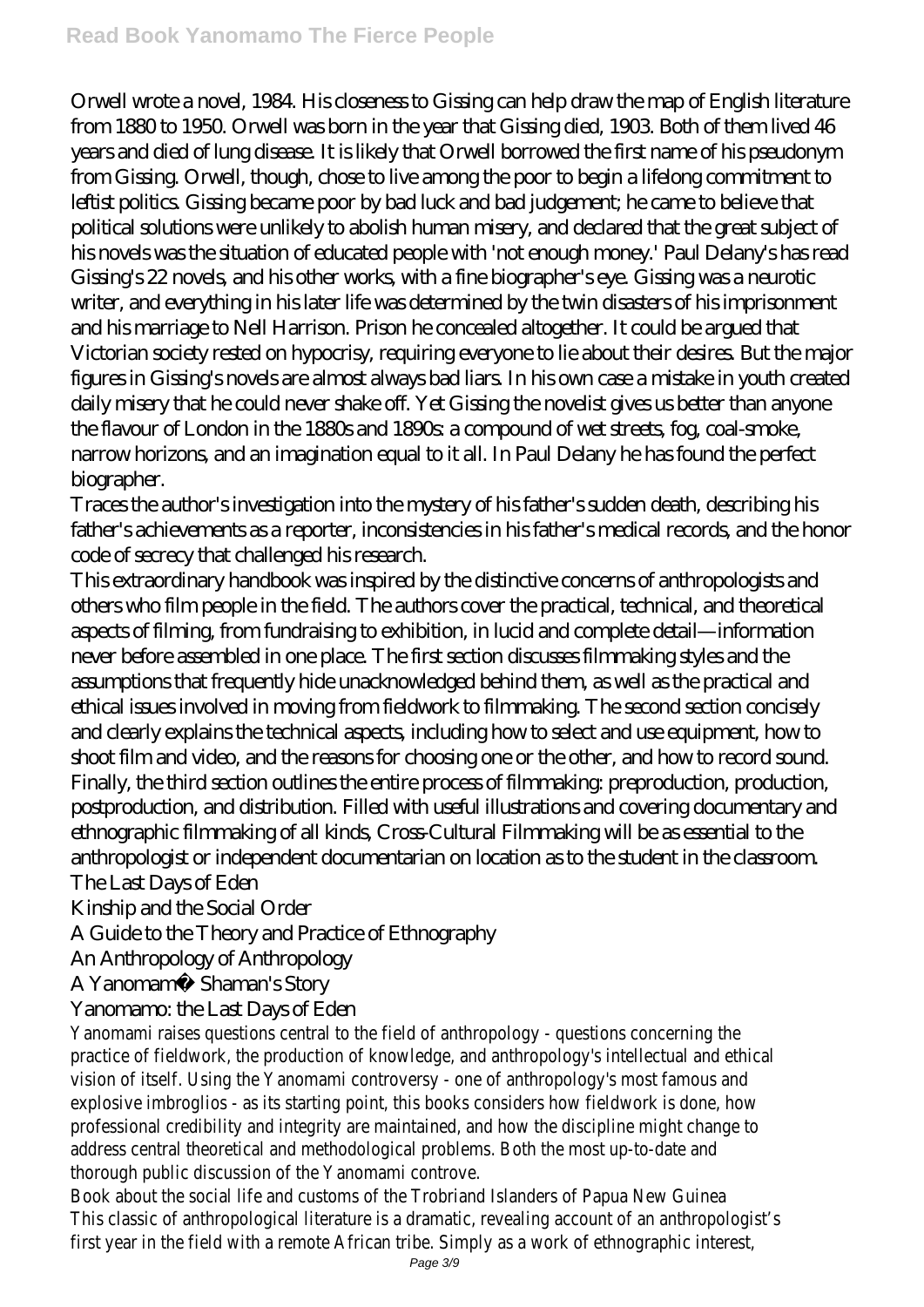Return to Laughter provides deep insights into the culture of West Africa—me subtle web of i tribal life and the power of the institution of witchcraft. However, the author's fictional appro gives the book its lasting appeal. She focuses on the human dimension of anthropology, recounting her personal triumphs and failures and documenting the profound changes she undergoes. As a result, her story becomes at once highly personal and universally recognizable. She has vividly brought to life the classic narrative of an outsider caught up and deeply involved in an utterly alien culture. "The first introspective account ever published of what it's like to be a field worker among a primitive people."—Margaret Mead The Forest People is an astonishingly intimate and life-enhancing account of a hunter-gatherer tribe living in harmony with nature -- and an all-time classic of anthropology. For three years, Colin Turnbull lived with an isolated group of Pygmies deep in the forest of the African Congo, experiencing their daily life first-hand. He attended their hunting parties and initiation ceremonies, witnessed their music and their rituals, observed their quarrels and love affairs. He documented them as an anthropologist but was accepted among them as a friend. A ground-breaking work in its time, The Forest People made him one of the most famous intellectuals of the 1960s and 1970s. It remains a transporting account of an earthly paradise and of a legendary and fascinating people. With a new foreword by Horatio Clare. Picturing Culture

A Political History

The Highest Altar

The Dobe Ju/'Hoansi

**Perspectives** 

The Fierce Controversy and What We Can Learn from It

SOCIOLOGY/ANTHROPOLOGY/ARCHAEOLOGY

Based on the author's extensive fieldwork, this classic ethnography, now in its fit edition, focuses on the Yanomamo. These truly remarkable South American people one of the few primitive sovereign tribal societies left on earth. This new edition events and changes that have occurred since 1992, including a recent trip by the to the Brazilian Yanomamo in 1995.

Unlocks the keys to the paradox of how sexual selection fertilized the explosion of culture, and the resulting fallout, in sexual dominion of man over woman and nature. How sexuality generates the universe, through symmetry-broken complementarit implicit conflict of interests of sexual intrique, in the prisoners' dilemma, and its  $\epsilon$ resolution in the cosmology of love. Sexual dominance as a koan for planetary cripages containing 270 illustrations.

The myth of the peace-loving "noble savage" is persistent and pernicious. Indeed, last fifty years, most popular and scholarly works have agreed that prehistoric w was rare, harmless, unimportant, and, like smallpox, a disease of civilized societies alone. Prehistoric warfare, according to this view, was little more than a ritualize where casualties were limited and the effects of aggression relatively mild. Lawre Keeley's groundbreaking War Before Civilization offers a devastating rebuttal to s comfortable myths and debunks the notion that warfare was introduced to primit societies through contact with civilization (an idea he denounces as "the pacification") the past"). Building on much fascinating archeological and historical research and offering an astute comparison of warfare in civilized and prehistoric societies, from modern European states to the Plains Indians of North America, War Before Civiliz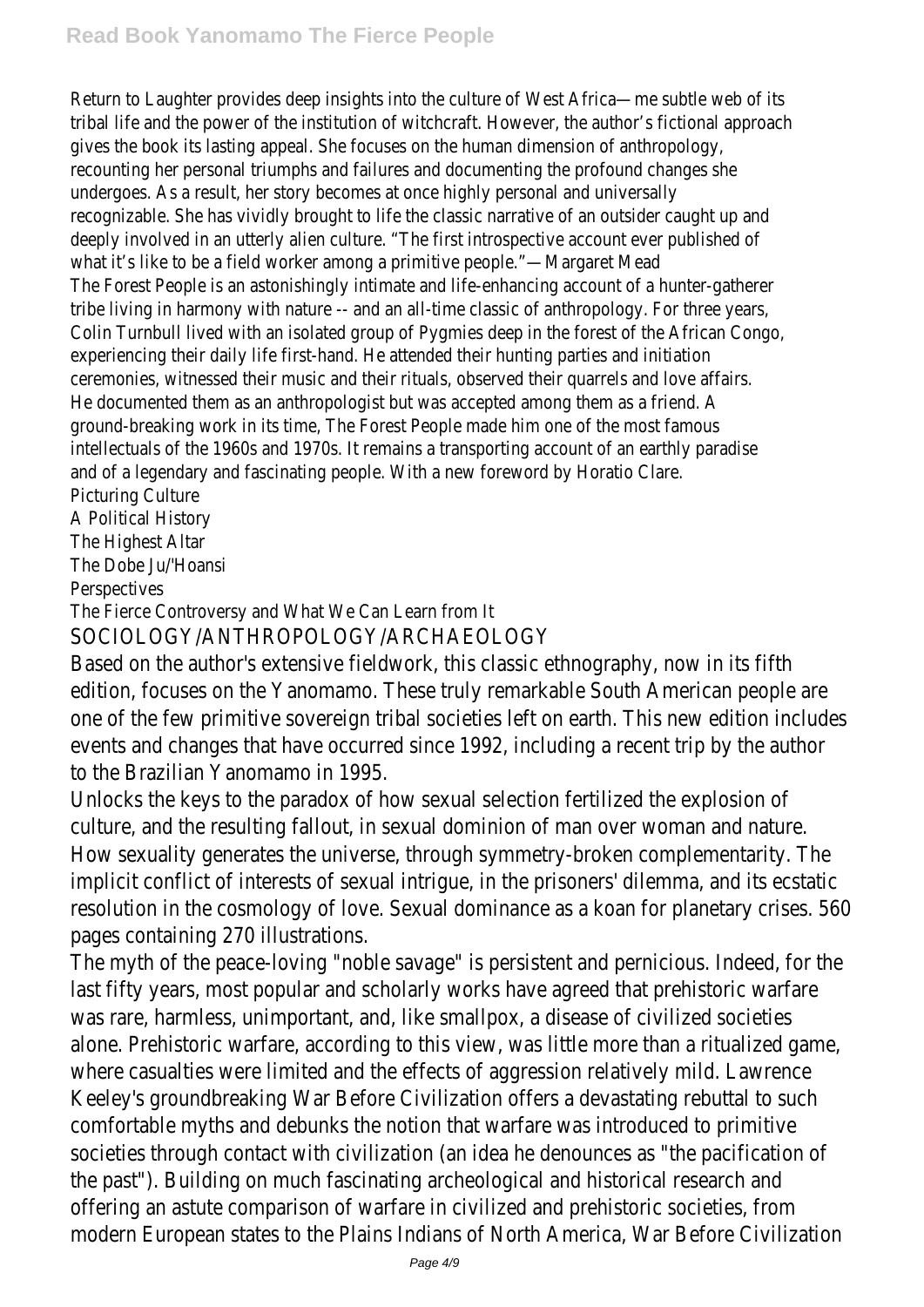convincingly demonstrates that prehistoric warfare was in fact more deadly, more frequent, and more ruthless than modern war. To support this point, Keeley provi wide-ranging look at warfare and brutality in the prehistoric world. He reveals, for instance, that prehistorical tactics favoring raids and ambushes, as opposed to for battles, often yielded a high death-rate; that adult males falling into the hands of enemies were almost universally killed; and that surprise raids seldom spared eve women and children. Keeley cites evidence of ancient massacres in many areas of world, including the discovery in South Dakota of a prehistoric mass grave contai the remains of over 500 scalped and mutilated men, women, and children (a slaughter that took place a century and a half before the arrival of Columbus). In addition, surveys the prevalence of looting, destruction, and trophy-taking in all kinds of w and again finds little moral distinction between ancient warriors and civilized arm Finally, and perhaps most controversially, he examines the evidence of cannibalism among some preliterate peoples. Keeley is a seasoned writer and his book is pack vivid, eye-opening details (for instance, that the homicide rate of prehistoric Illino villagers may have exceeded that of the modern United States by some 70 times also goes beyond grisly facts to address the larger moral and philosophical issues by his work. What are the causes of war? Are human beings inherently violent? H we ensure peace in our own time? Challenging some of our most dearly held belief Keeley's conclusions are bound to stir controversy.

Ya?nomamö

What Can We Learn from Traditional Societies?

Is It Time to Shift Paradigms

Daily Life in the Venezuelan Forest

War Before Civilization

Spirit of the Rainforest

*The book uses anthropological methods and insights to study the practice of anthropology. It calls for a paradigm shift, away from the publication treadmill, toward a more profile-raising paradigm that focuses on addressing a broad array of social concerns in meaningful ways.*

*Chagnon first made contact with the Yanomamo, a now-imperiled tribe of Amazon Indians, in 1964. He gives an unforgettable portrait of an extraordinary people in this eloquent, meticulously detailed, and often passionate book. Foreword by Edward O. Wilson; Index; maps; illustrations and photographs by the Author. "*

*Examines the destructive impact of journalists, anthropologists, and scientists on the Yamomami Indians, one of the Amazon basin's oldest tribes, whose internecine warfare was triggered by repeated visits by the world's leading anthropologists and by the Atomic Energy Commission's plans to use the tribe in radiation studies. Reprint. Anthropologist Bruce Albert captures the poetic voice of Davi Kopenawa, shaman and spokesman for the Yanomami of the Brazilian Amazon, in this unique reading experience--a coming-of-age story, historical account, and shamanic philosophy, but most of all an impassioned plea to respect native rights and preserve the Amazon rainforest.*

*Into the Heart*

*Yanomamö*

*Unveiling the Mystery of Human Sacrifice* Page 5/9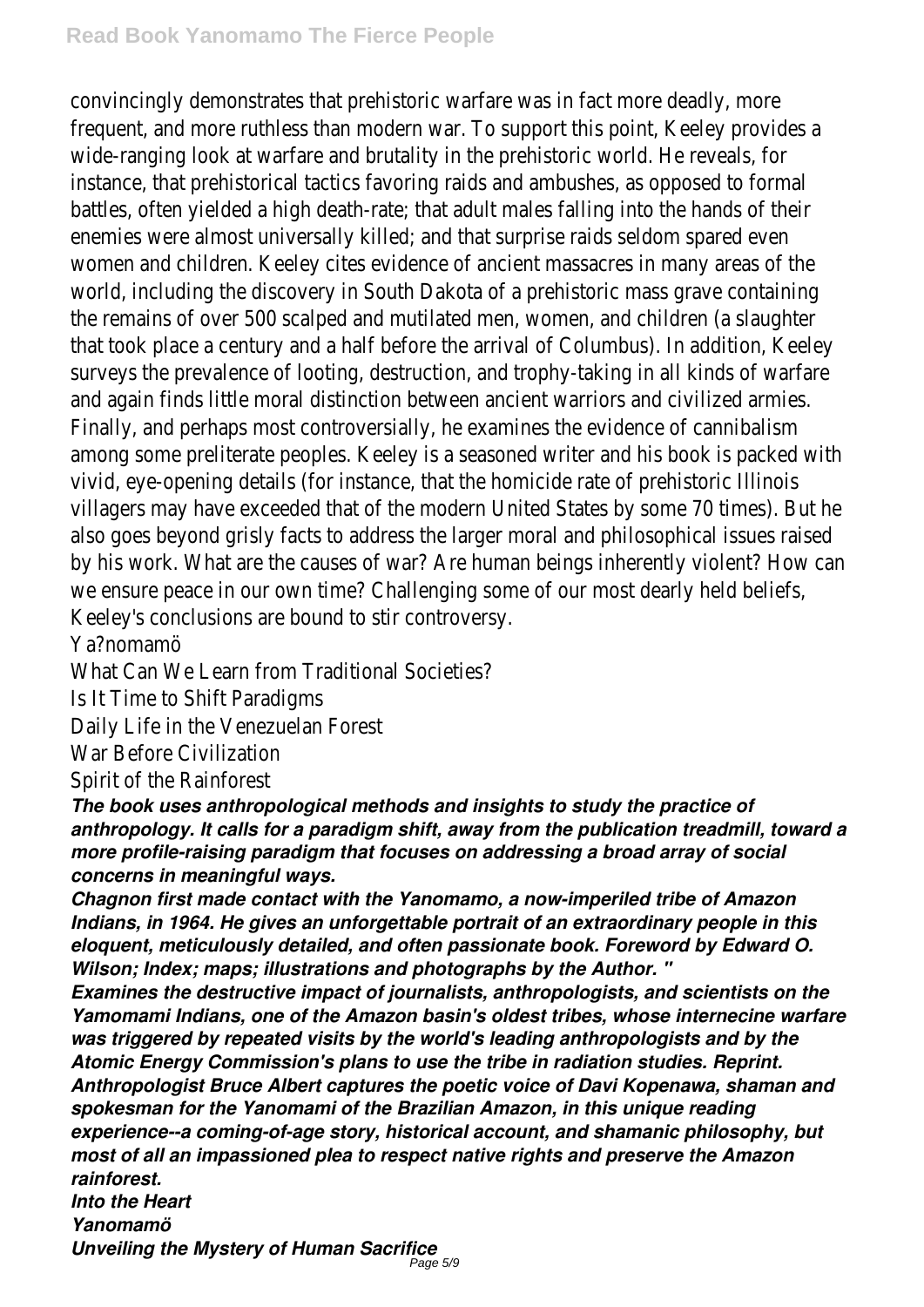*Sanumá Memories*

*The Ax Fight The Trobrianders of Papua New Guinea*

Yanomamö, the Fierce PeopleHolt McDougal

**TPB:s talboksannotation: Studium av levnadssätt och seder hos en folkstam i Venezuela och Brasilien**

**"Napoleon Chagnon's well-known case study, Ya̦nomamö: the Fierce People, begins with a first chapter on doing fieldwork among them. It is one of the features of this case study that makes it one of the most widely used in this series. Ever since The Fierce People appeared in 1968 readers have expressed their strong interest in a more complete account of Chagnon's experiences and methods of research** with the Yanomamö. The present study is a response to this wish, and as the reader will discover, a very satisfying one. Studying the Yanomamö is satisfying **because in it Chagnon explains not only how he went about the collection of data, why he considered it important, and how he organized it analytically, but also because his personal experience is described in vivid detail. Much of what he describes is pure adventure of the kind that most field anthropologists encounter in some degree, but rarely in quite this dramatic a context, for there are few people remaining in this world like the Ya̦nomamö."--Page vi.**

**One of the most widely used ethnographies published in the last twenty years, this Margaret Mead Award winner has been used as required reading at more than 600 colleges and universities. This personal account by a biocultural anthropologist illuminates not-soon-forgotten messages involving the sobering aspects of fieldwork among malnourished children in West Africa. With nutritional anthropology at its core, Dancing Skeletons presents informal, engaging, and oftentimes dramatic stories that relate the author's experiences conducting research on infant feeding and health in Mali. Through fascinating vignettes and honest, vivid descriptions, Dettwyler explores such diverse topics as ethnocentrism, culture shock, population control, breastfeeding, child care, the meaning of disability and child death in different cultures, female circumcision, women's roles in patrilineal societies, the dangers of fieldwork, and facing emotionally draining realities. Readers will laugh and cry as they meet the author's friends and informants, follow her through a series of encounters with both peri-urban and rural Bambara culture, and struggle with her as she attempts to reconcile her very different roles as objective ethnographer, subjective friend, and mother in the field. The 20th Anniversary Edition includes a 13-page "Q&A with the Author" in which Dettwyler responds to typical questions she has received individually from students who have been assigned Dancing Skeletons as well as audience questions at lectures on various campuses. The new 23-page "Update on Mali, 2013" chapter is a factual update about economic and health conditions in Mali as well as a brief summary of the recent political unrest. A Life**

**Cross-Cultural Filmmaking**

**An Open Invitation to Cultural Anthropology**

**Lost Paradises and the Ethics of Research and Publication**

**After Visiting Friends**

The Yanomami people of Brazil first attracted anthropological and popular attention in the 1960s, when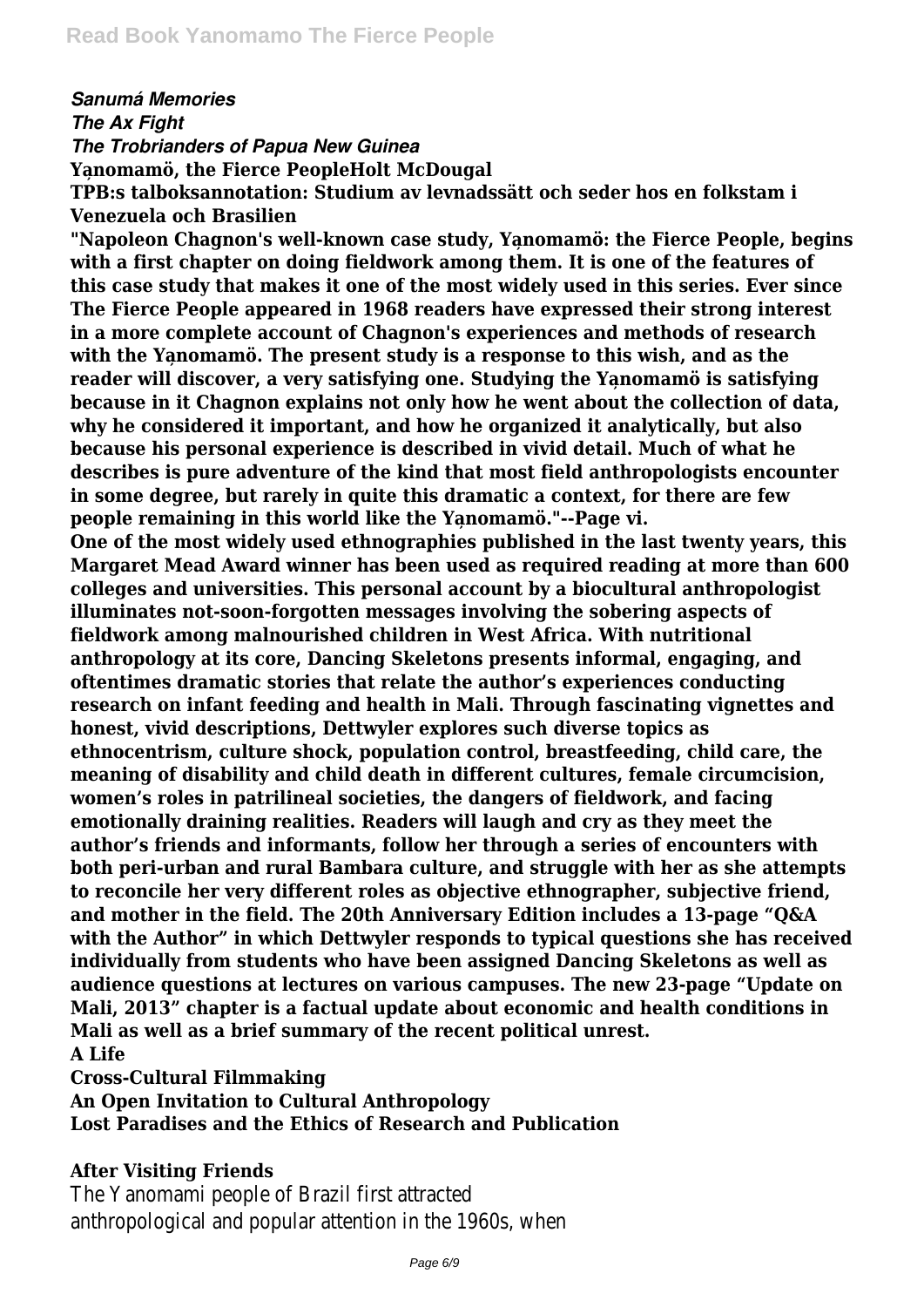## **Read Book Yanomamo The Fierce People**

they were portrayed as essentially primitive and violent in the widely read book Yanomamo: The Fierce People. To this image of the Yanomami another has recently been added: that of victims of the economic rapacity devouring the Amazon. Sanum Memories moves beyond these images to provide the first anthropologically sophisticated account of the Yanomami and their social organization, kinship, and marriage, capturing both individual experiences and the broader sociological trends that engulf them. A poignant personal story as well, it draws on Alcida Ramos's extensive fieldwork among the Sanum (the northernmost Yanomami subgroup) from 1968 to 1992, as she reports on the brutal impact of many invasions--from road construction to the gold rush that brought the Yanomami social chaos, thousands of deaths, devastation of gardens and forest, and a disquietingly uncertain future. At the cutting edge of anthropological description and analysis, Sanum Memories ponders the importance of "otherness" to the Sanum; describes Sanum spaces, from the grandiosity of the rain forest to cozy family compartments; analyzes their notions of time, from the minute reckoning of routine village life to historical and metaphysical macro-time; shows how power and authority are generated and allocated in space and time; and examines the secrecy of personal names and the allpervading consequences of disclosing them. "Ramos's study is anthropologically sophisticated and ethnographically fascinating. She has been able to construct a particularly refined and compelling account of important problems presented by one of the most interesting indigenous groups in South America, an account that reflects her years of careful and insightful thinking about Sanum."--Donald Pollock, State University of New York at Buffalo Welcome to the second edition of Perspectives and Open Access Anthropology! An electronic version of this textbook is available free of charge at the Society for Anthropology in Community Colleges' webpage here: http: //perspectives.americananthro.org/

In 2000, the world of anthropology was rocked by a highprofile debate over the fieldwork performed by two prominent anthropologists, Napoleon Chagnon and James V. Neel, among the Yanamamo tribe of South America. The controversy was fueled by the publication of Patrick Tierney's incendiary Darkness in El Dorado which accused Chagnon of not only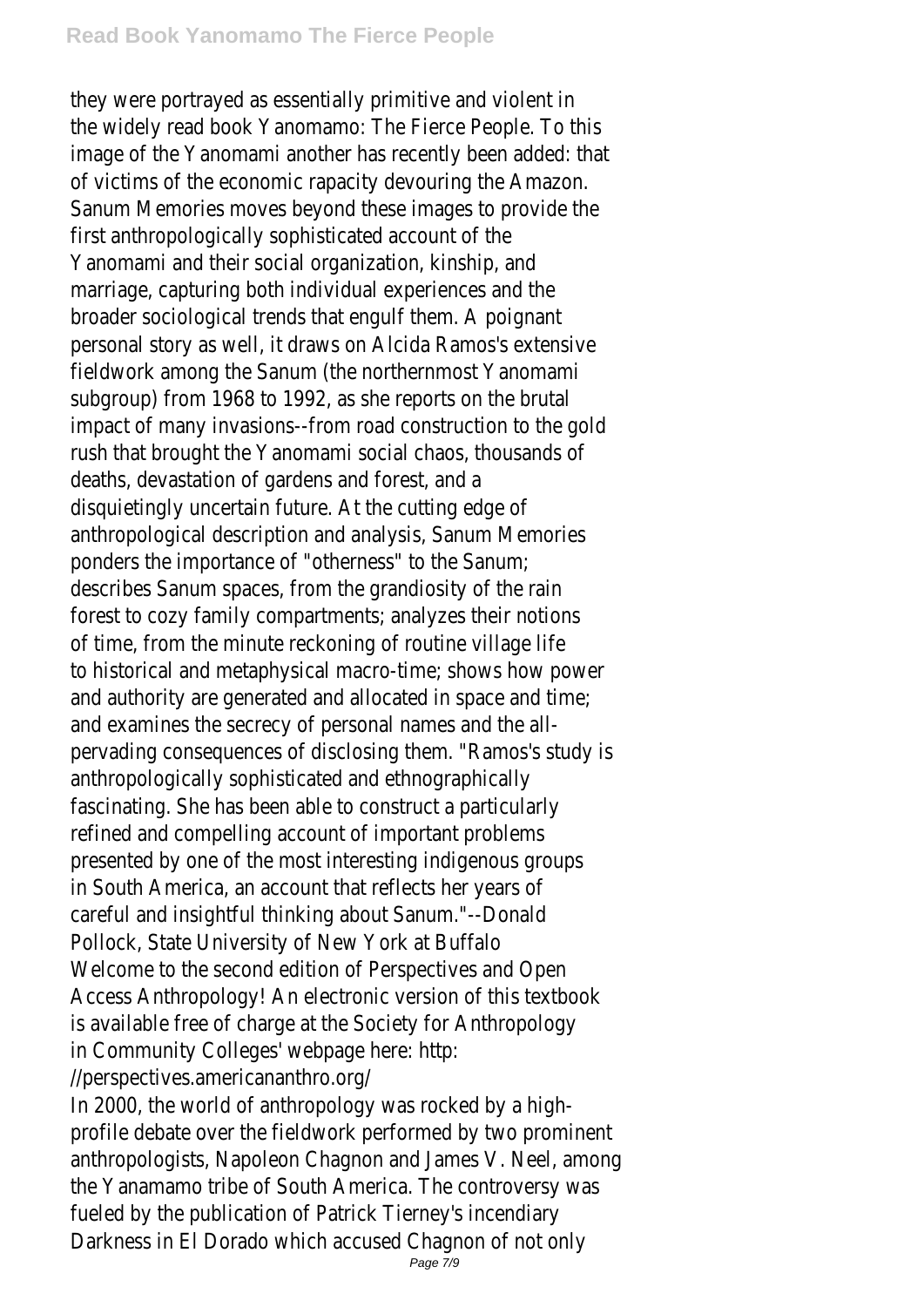misinterpreting but actually inciting some of the violence he perceived among these "fierce people". Tierney also pointed the finger at Neel as the unwitting agent of a deadly measles outbreak. Attracting a firestorm of attention, Tierney's book went straight to the heart of anthropology's most pressing questions: What are the right ways to study a tribal people? How can scientists avoid unduly influencing those among whom they live? What guidelines should govern the interactions - economic, social, medical, and sexual - between a scientist in the field and the people being studied? This volume represents anthropology's thoughtful, measured reply to the issues raised by this heated controversy. Placing the dispute within the context of ongoing debates over the ethics of biomedical research among human populations, the contributors to this volume discuss how the interaction between investigators and their subjects can most sensibly be governed. They consider the responsibility of the media in disseminating anti-scientific and pseudo-scientific views, and how scientists might best educate journalists to enable them to effectively educate others. In the wake of what was widely construed as a major scientific scandal, this landmark volume lays out in detail the principles and ground rules of anthropological and scientific fieldwork. The Yanamamo of the Amazon -- endangered children of nature or indigenous warmongers on the verge of destroying themselves? Now for the first time, a powerful Yanomamo shaman speaks for his people. Jungleman provides shocking, never-before-answered accounts of life-or-death battles among his people -- and perhaps even more disturbing among the spirits who fight for their souls. Brutally riveting, the story of Jungleman is an extraordinary and powerful document.

A Handbook for Making Documentary and Ethnographic Films and Videos

Darkness in El Dorado

Explorations of Film and Anthropology

Yanomami Warfare

Y?anomamö, the Fierce People

One Man's Pursuit of Love and Knowledge Among the Yanomami "Re-evaluation of Yanomamo warfare defends a material motivation hypothesis grounded in an etic behavioral approach. Elaborating a method previously applied to the study of Pacific Northwest warfare patterns, author develops a formal analytic model and applies it to histories of Yanomamo conflicts,